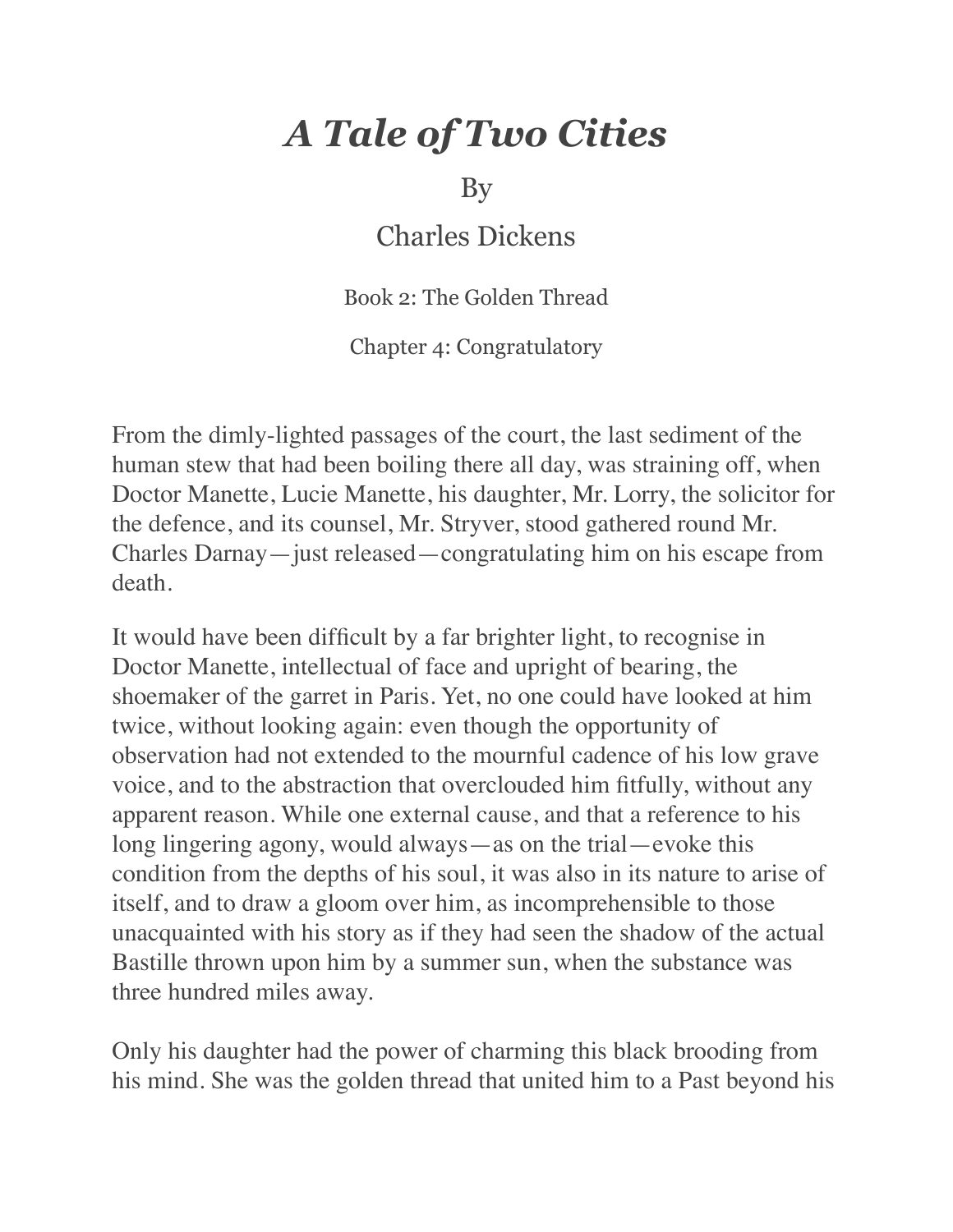misery, and to a Present beyond his misery: and the sound of her voice, the light of her face, the touch of her hand, had a strong beneficial influence with him almost always. Not absolutely always, for she could recall some occasions on which her power had failed; but they were few and slight, and she believed them over.

Mr. Darnay had kissed her hand fervently and gratefully, and had turned to Mr. Stryver, whom he warmly thanked. Mr. Stryver, a man of little more than thirty, but looking twenty years older than he was, stout, loud, red, bluff, and free from any drawback of delicacy, had a pushing way of shouldering himself (morally and physically) into companies and conversations, that argued well for his shouldering his way up in life.

He still had his wig and gown on, and he said, squaring himself at his late client to that degree that he squeezed the innocent Mr. Lorry clean out of the group: "I am glad to have brought you off with honour, Mr. Darnay. It was an infamous prosecution, grossly infamous; but not the less likely to succeed on that account."

"You have laid me under an obligation to you for life—in two senses," said his late client, taking his hand.

"I have done my best for you, Mr. Darnay; and my best is as good as another man's, I believe."

It clearly being incumbent on some one to say, "Much better," Mr. Lorry said it; perhaps not quite disinterestedly, but with the interested object of squeezing himself back again.

"You think so?" said Mr. Stryver. "Well! you have been present all day, and you ought to know. You are a man of business, too."

"And as such," quoth Mr. Lorry, whom the counsel learned in the law had now shouldered back into the group, just as he had previously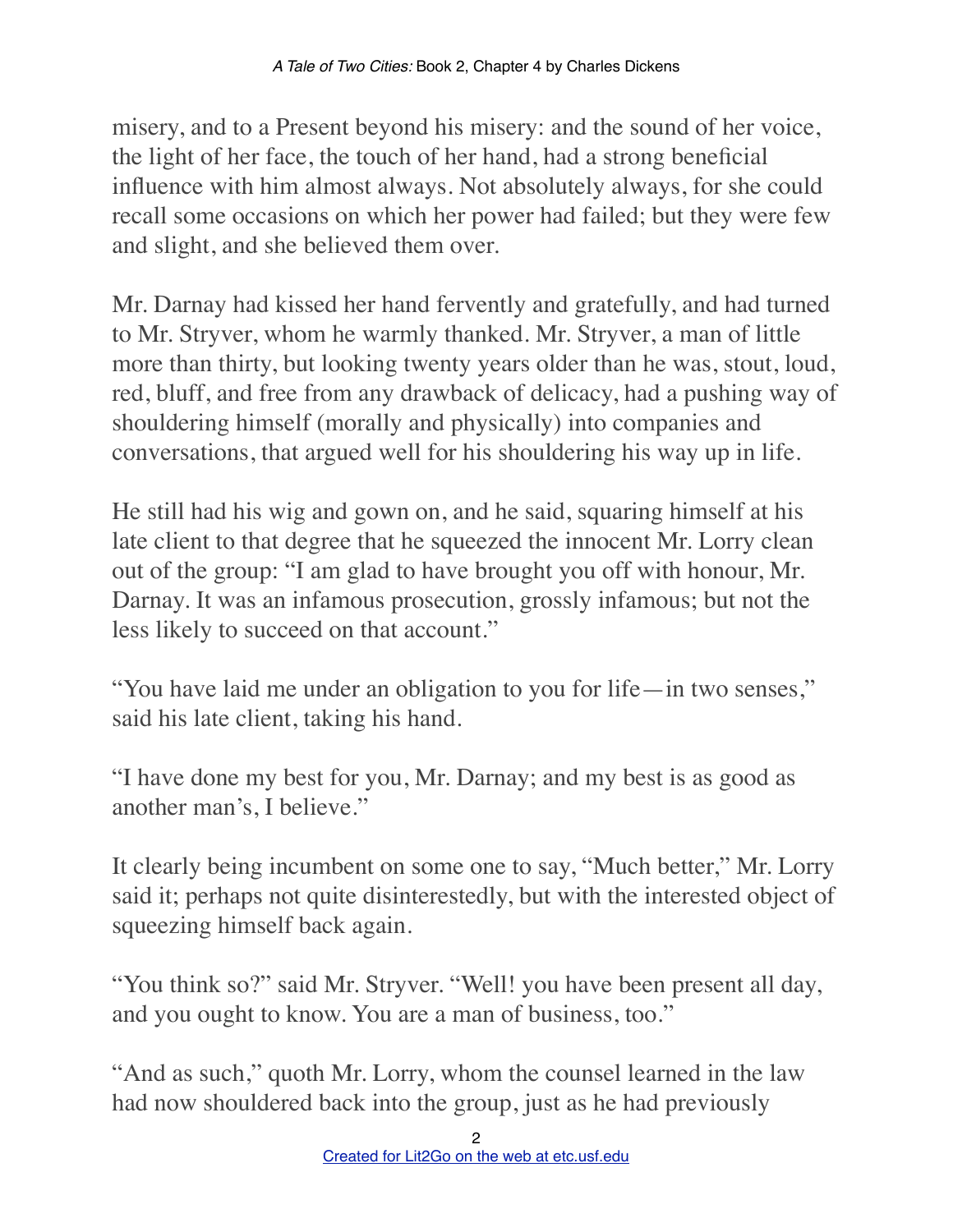shouldered him out of it—"as such I will appeal to Doctor Manette, to break up this conference and order us all to our homes. Miss Lucie looks ill, Mr. Darnay has had a terrible day, we are worn out."

"Speak for yourself, Mr. Lorry," said Stryver; "I have a night's work to do yet. Speak for yourself."

"I speak for myself," answered Mr. Lorry, "and for Mr. Darnay, and for Miss Lucie, and—Miss Lucie, do you not think I may speak for us all?" He asked her the question pointedly, and with a glance at her father.

His face had become frozen, as it were, in a very curious look at Darnay: an intent look, deepening into a frown of dislike and distrust, not even unmixed with fear. With this strange expression on him his thoughts had wandered away.

"My father," said Lucie, softly laying her hand on his.

He slowly shook the shadow off, and turned to her.

"Shall we go home, my father?"

With a long breath, he answered "Yes."

The friends of the acquitted prisoner had dispersed, under the impression —which he himself had originated—that he would not be released that night. The lights were nearly all extinguished in the passages, the iron gates were being closed with a jar and a rattle, and the dismal place was deserted until to-morrow morning's interest of gallows, pillory, whipping-post, and branding-iron, should repeople it. Walking between her father and Mr. Darnay, Lucie Manette passed into the open air. A hackney-coach was called, and the father and daughter departed in it.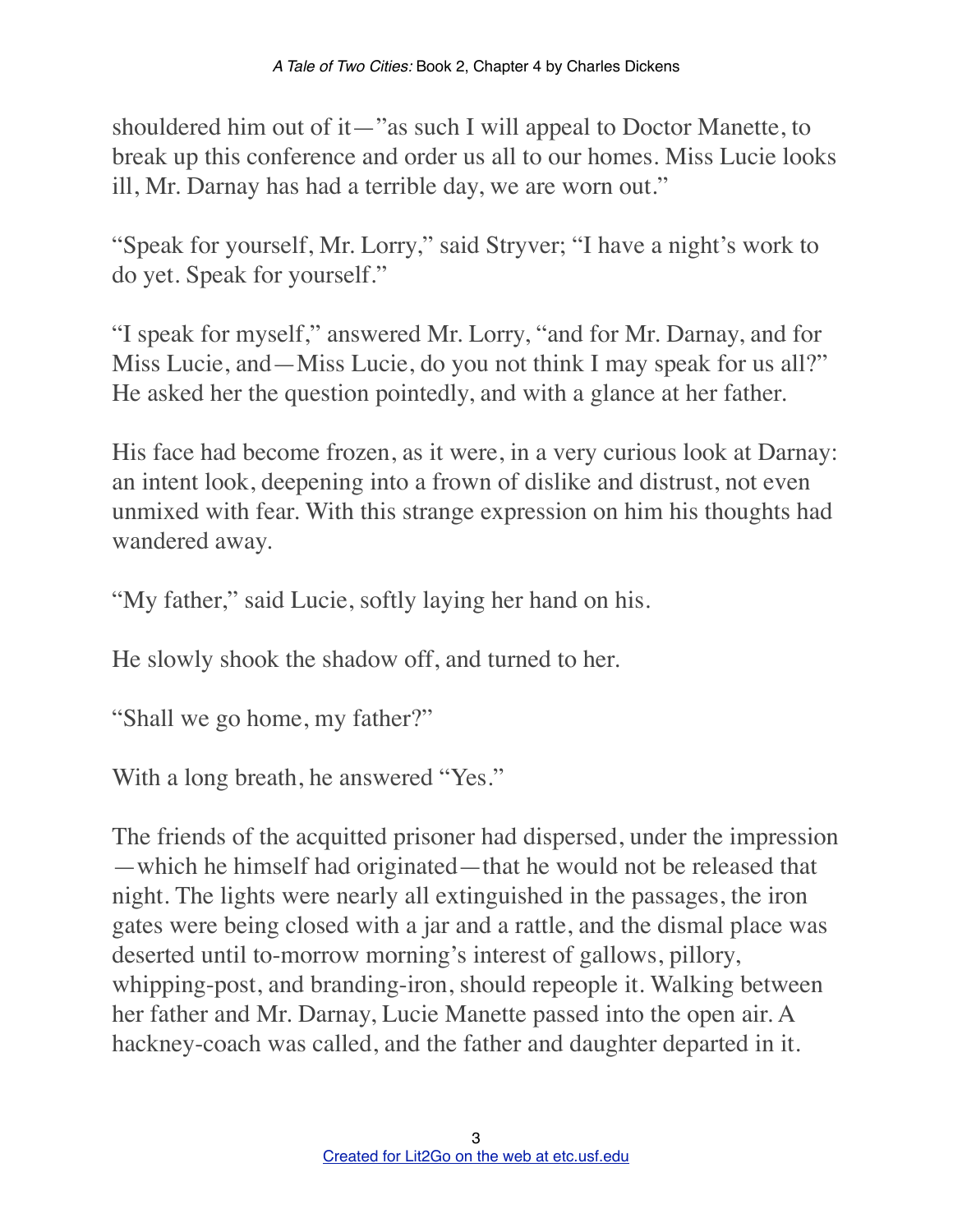Mr. Stryver had left them in the passages, to shoulder his way back to the robing-room. Another person, who had not joined the group, or interchanged a word with any one of them, but who had been leaning against the wall where its shadow was darkest, had silently strolled out after the rest, and had looked on until the coach drove away. He now stepped up to where Mr. Lorry and Mr. Darnay stood upon the pavement.

"So, Mr. Lorry! Men of business may speak to Mr. Darnay now?"

Nobody had made any acknowledgment of Mr. Carton's part in the day's proceedings; nobody had known of it. He was unrobed, and was none the better for it in appearance.

"If you knew what a conflict goes on in the business mind, when the business mind is divided between good-natured impulse and business appearances, you would be amused, Mr. Darnay."

Mr. Lorry reddened, and said, warmly, "You have mentioned that before, sir. We men of business, who serve a House, are not our own masters. We have to think of the House more than ourselves."

"*I* know, I know," rejoined Mr. Carton, carelessly. "Don't be nettled, Mr. Lorry. You are as good as another, I have no doubt: better, I dare say."

"And indeed, sir," pursued Mr. Lorry, not minding him, "I really don't know what you have to do with the matter. If you'll excuse me, as very much your elder, for saying so, I really don't know that it is your business."

"Business! Bless you, I have no business," said Mr. Carton.

"It is a pity you have not, sir."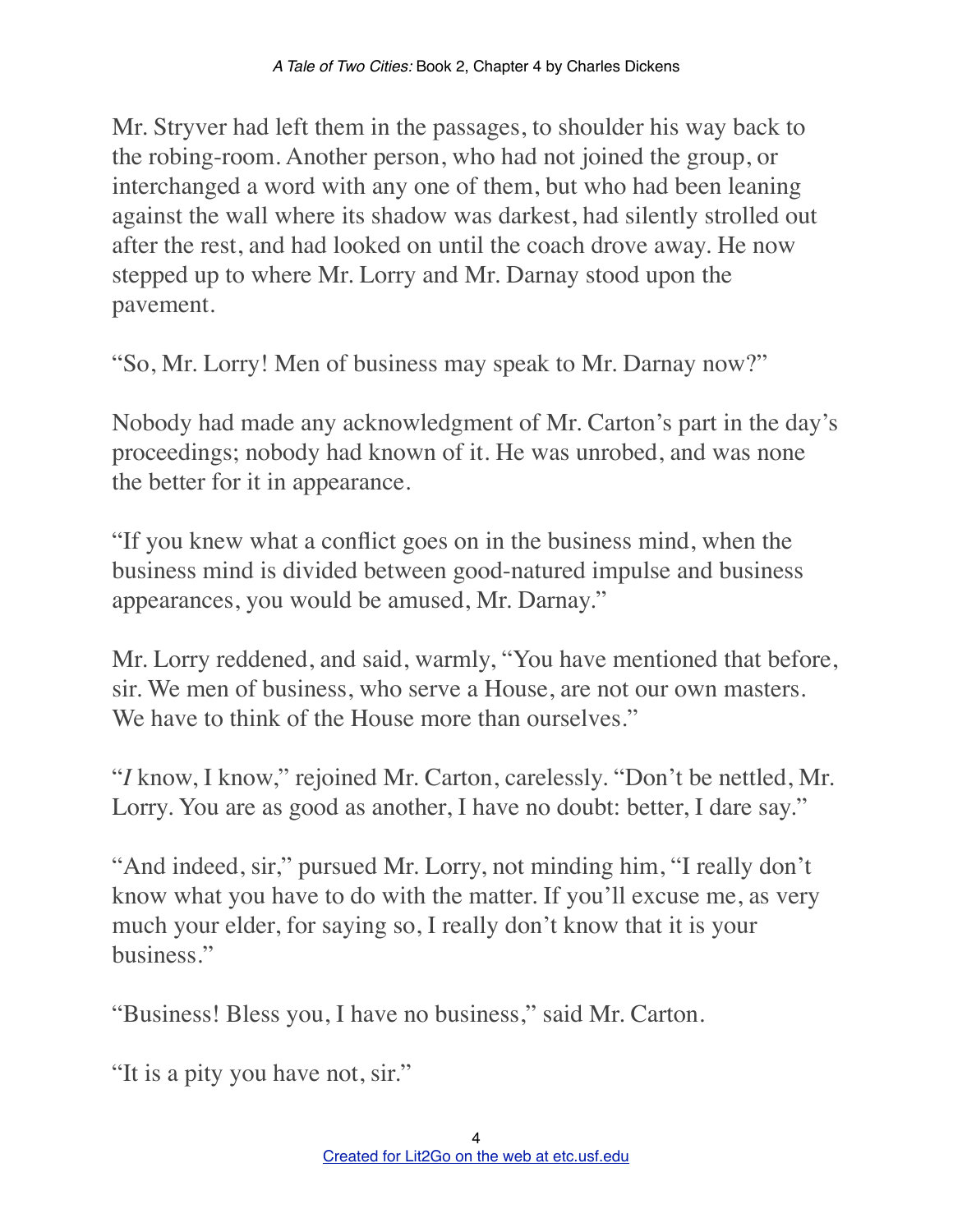"I think so, too."

"If you had," pursued Mr. Lorry, "perhaps you would attend to it."

"Lord love you, no!—I shouldn't," said Mr. Carton.

"Well, sir!" cried Mr. Lorry, thoroughly heated by his indifference, "business is a very good thing, and a very respectable thing. And, sir, if business imposes its restraints and its silences and impediments, Mr. Darnay as a young gentleman of generosity knows how to make allowance for that circumstance. Mr. Darnay, good night, God bless you, sir! I hope you have been this day preserved for a prosperous and happy life.—Chair there!"

Perhaps a little angry with himself, as well as with the barrister, Mr. Lorry bustled into the chair, and was carried off to Tellson's. Carton, who smelt of port wine, and did not appear to be quite sober, laughed then, and turned to Darnay:

"This is a strange chance that throws you and me together. This must be a strange night to you, standing alone here with your counterpart on these street stones?"

"I hardly seem yet," returned Charles Darnay, "to belong to this world again."

"I don't wonder at it; it's not so long since you were pretty far advanced on your way to another. You speak faintly."

"I begin to think I AM faint."

"Then why the devil don't you dine? I dined, myself, while those numskulls were deliberating which world you should belong to—this, or some other. Let me show you the nearest tavern to dine well at."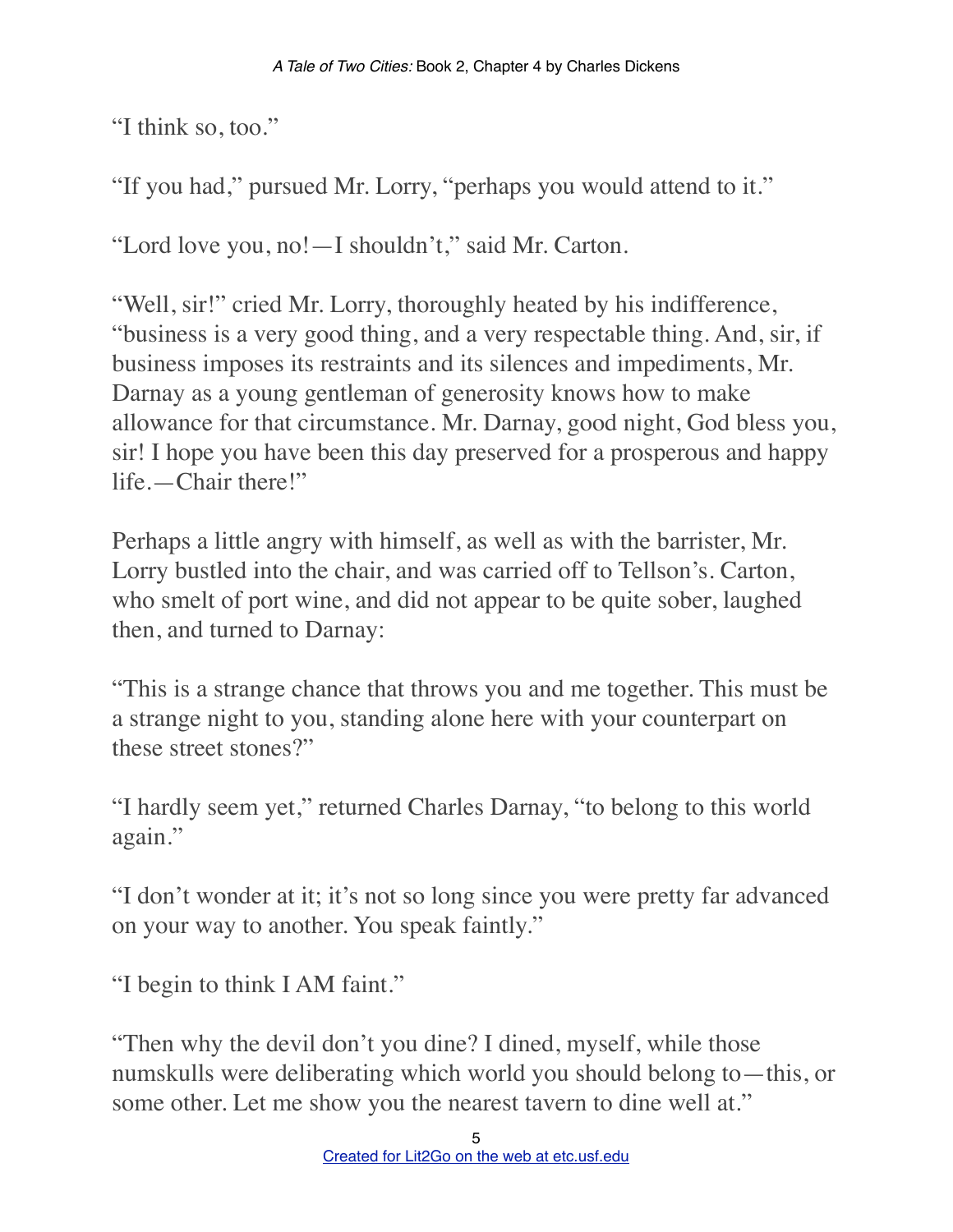Drawing his arm through his own, he took him down Ludgate-hill to Fleet-street, and so, up a covered way, into a tavern. Here, they were shown into a little room, where Charles Darnay was soon recruiting his strength with a good plain dinner and good wine: while Carton sat opposite to him at the same table, with his separate bottle of port before him, and his fully half-insolent manner upon him.

"Do you feel, yet, that you belong to this terrestrial scheme again, Mr. Darnay?"

"I am frightfully confused regarding time and place; but I am so far mended as to feel that."

"It must be an immense satisfaction!"

He said it bitterly, and filled up his glass again: which was a large one.

"As to me, the greatest desire I have, is to forget that I belong to it. It has no good in it for me—except wine like this—nor I for it. So we are not much alike in that particular. Indeed, I begin to think we are not much alike in any particular, you and I."

Confused by the emotion of the day, and feeling his being there with this Double of coarse deportment, to be like a dream, Charles Darnay was at a loss how to answer; finally, answered not at all.

"Now your dinner is done," Carton presently said, "why don't you call a health, Mr. Darnay; why don't you give your toast?"

"What health? What toast?"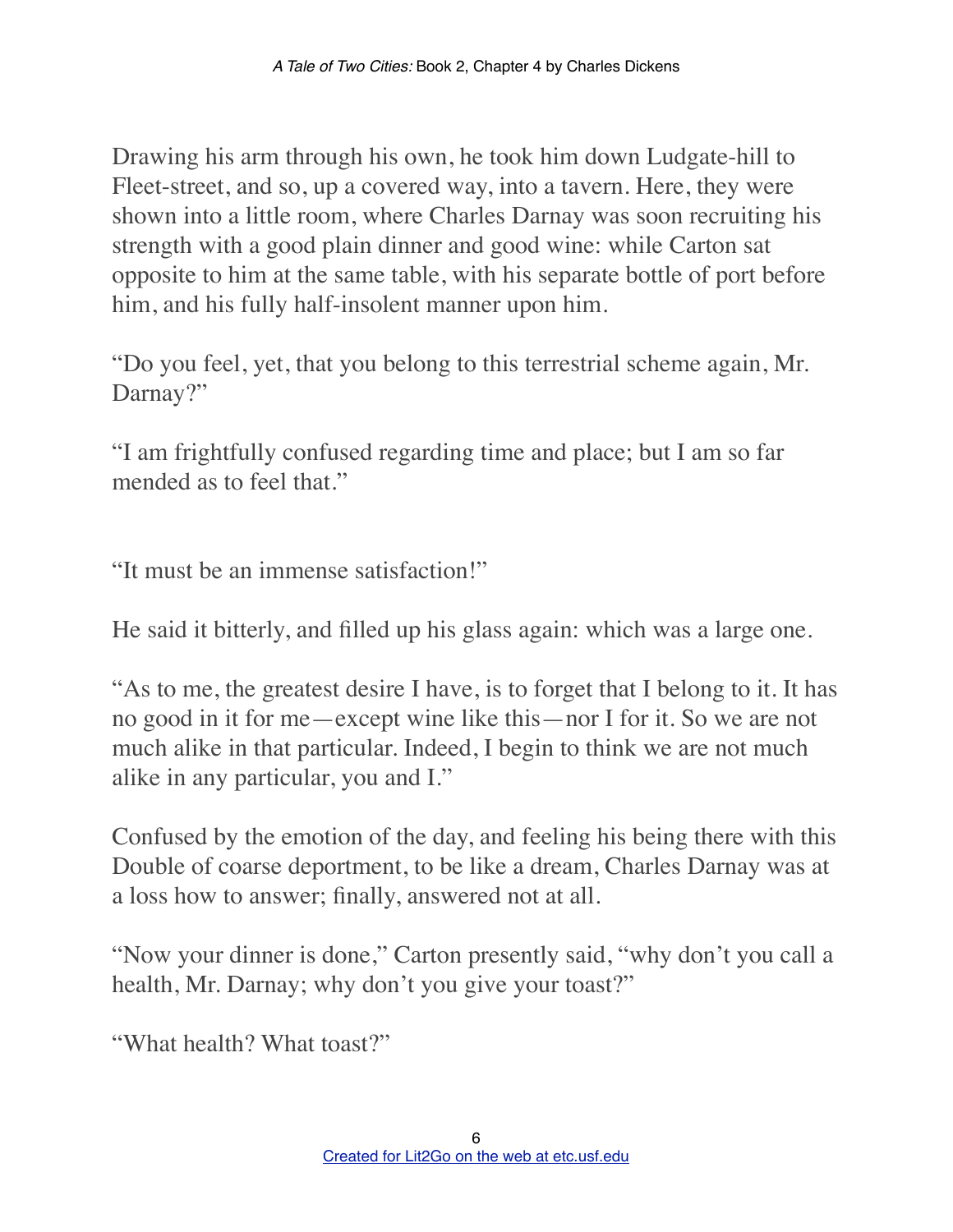"Why, it's on the tip of your tongue. It ought to be, it must be, I'll swear it's there."

"Miss Manette, then!"

"Miss Manette, then!"

Looking his companion full in the face while he drank the toast, Carton flung his glass over his shoulder against the wall, where it shivered to pieces; then, rang the bell, and ordered in another.

"That's a fair young lady to hand to a coach in the dark, Mr. Darnay!" he said, ruing his new goblet.

A slight frown and a laconic "Yes," were the answer.

"That's a fair young lady to be pitied by and wept for by! How does it feel? Is it worth being tried for one's life, to be the object of such sympathy and compassion, Mr. Darnay?"

Again Darnay answered not a word.

"She was mightily pleased to have your message, when I gave it her. Not that she showed she was pleased, but I suppose she was."

The allusion served as a timely reminder to Darnay that this disagreeable companion had, of his own free will, assisted him in the strait of the day. He turned the dialogue to that point, and thanked him for it.

"I neither want any thanks, nor merit any," was the careless rejoinder. "It was nothing to do, in the first place; and I don't know why I did it, in the second. Mr. Darnay, let me ask you a question."

"Willingly, and a small return for your good offices."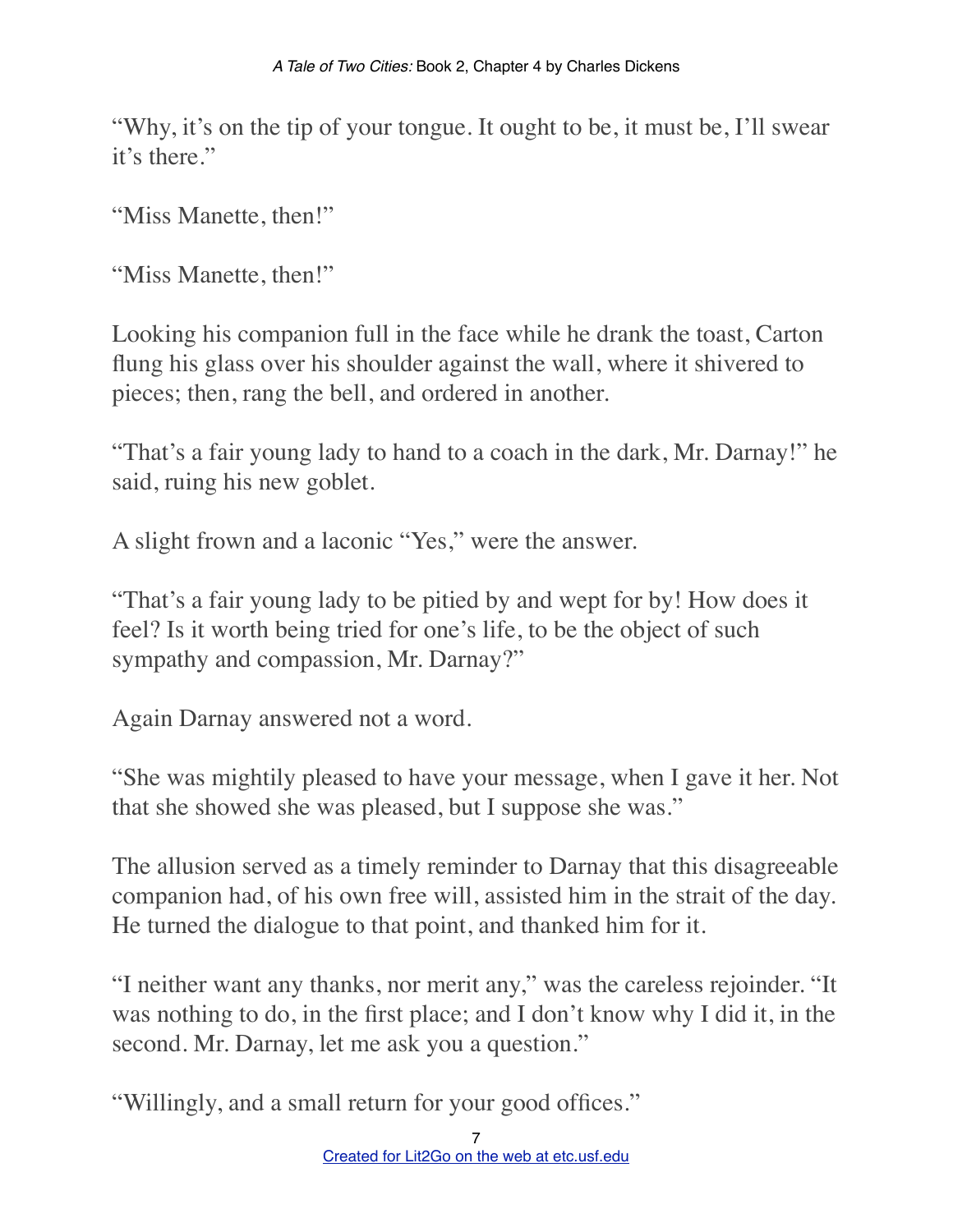"Do you think I particularly like you?"

"Really, Mr. Carton," returned the other, oddly disconcerted, "I have not asked myself the question."

"But ask yourself the question now."

"You have acted as if you do; but I don't think you do."

"*I* don't think I do," said Carton. "I begin to have a very good opinion of your understanding."

"Nevertheless," pursued Darnay, rising to ring the bell, "there is nothing in that, I hope, to prevent my calling the reckoning, and our parting without ill-blood on either side."

Carton rejoining, "Nothing in life!" Darnay rang. "Do you call the whole reckoning?" said Carton. On his answering in the affirmative, "Then bring me another pint of this same wine, drawer, and come and wake me at ten."

The bill being paid, Charles Darnay rose and wished him good night. Without returning the wish, Carton rose too, with something of a threat of defiance in his manner, and said, "A last word, Mr. Darnay: you think I am drunk?"

"I think you have been drinking, Mr. Carton."

"Think? You know I have been drinking."

"Since I must say so, I know it."